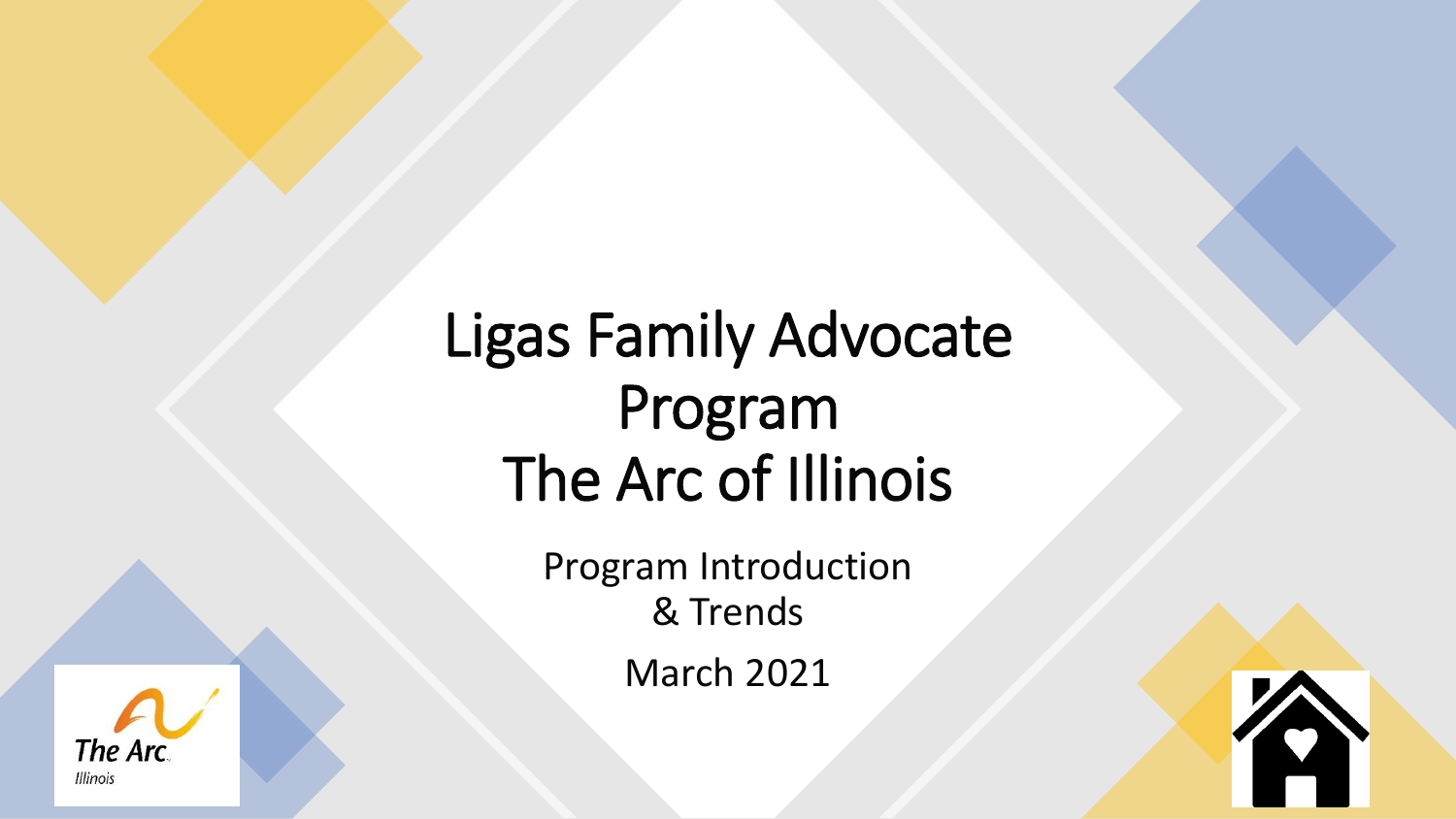## What is the Ligas Family Advocate Program

- Funded by the Illinois Department of Human Services to provide education, advocacy, and support to self-advocates and families who are anticipating PUNS selection (Early Notification) or have been selected from the PUNS list to receive funding for support services through the Medicaid Home and Community Based Waiver.
- We provide one-to-one support, group education, resource materials, and connection to community resources.
- LFAP works in partnership with Independent Service Coordination agencies, but services are not duplicated. Remember, your ISC is the gateway to developmental disability services in Illinois.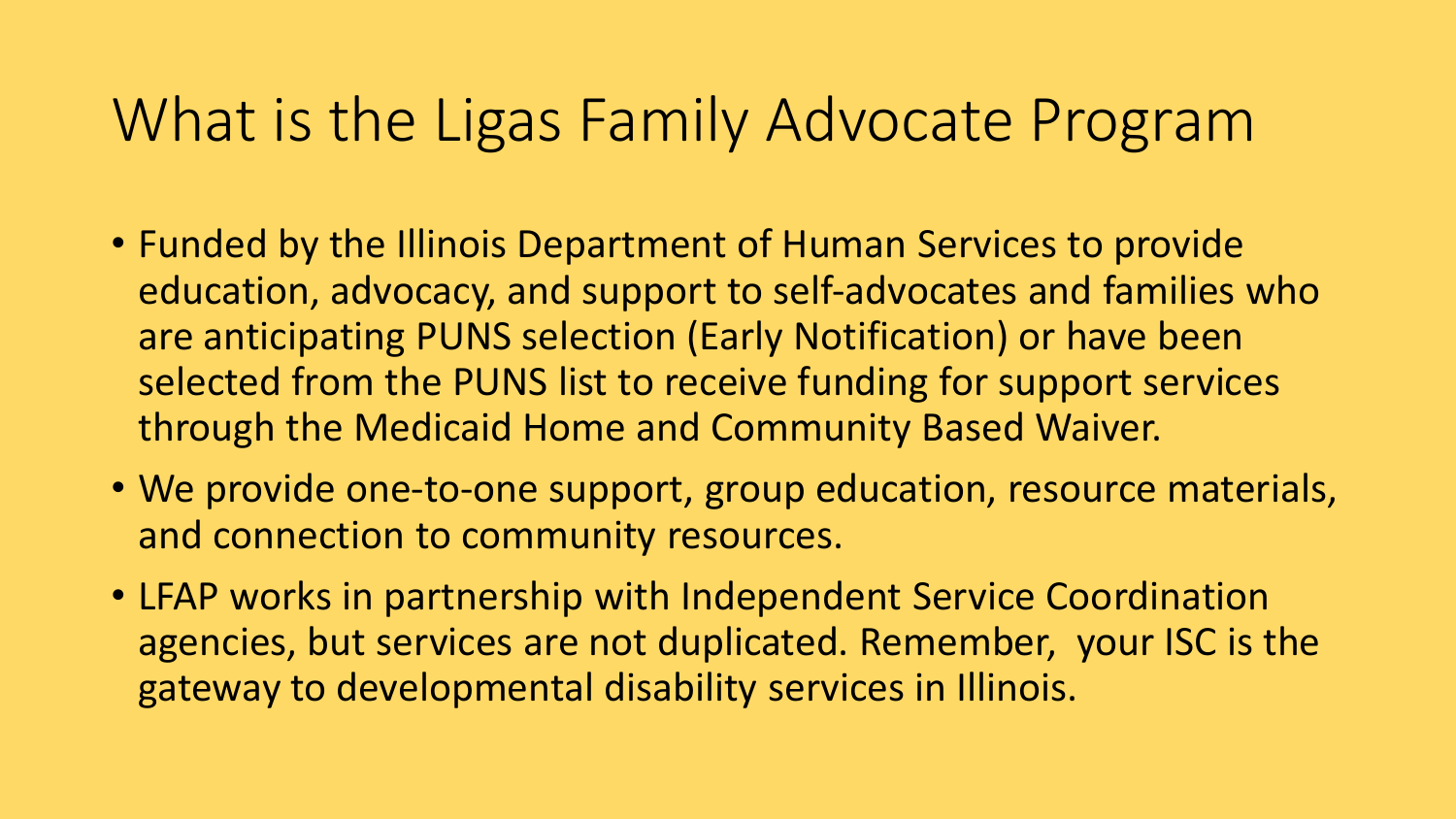# How does a Ligas Family Advocate assist you?

- Provide guidance and accurate information at a critical time in service planning and provision
	- Understanding all of the available services within the Medicaid Home and Community Based Waiver
- Support the work of the Independent Service Provider, to prepare families and self-advocates for fully informed decision-making once they are selected from the PUNS:
	- Familiarizing with local DD providers and services
	- Connection to ISC and for those without Medicaid, connection to local Family and Community Resource Center (FCRC), as well as Centers for Independent Living and others as needed
	- Connect individuals/families to other individuals/families as appropriate, to learn about service navigation and creative use of funding

**Support the ISC-family relationship Facilitate efficient planning process Empower families & self-advocates**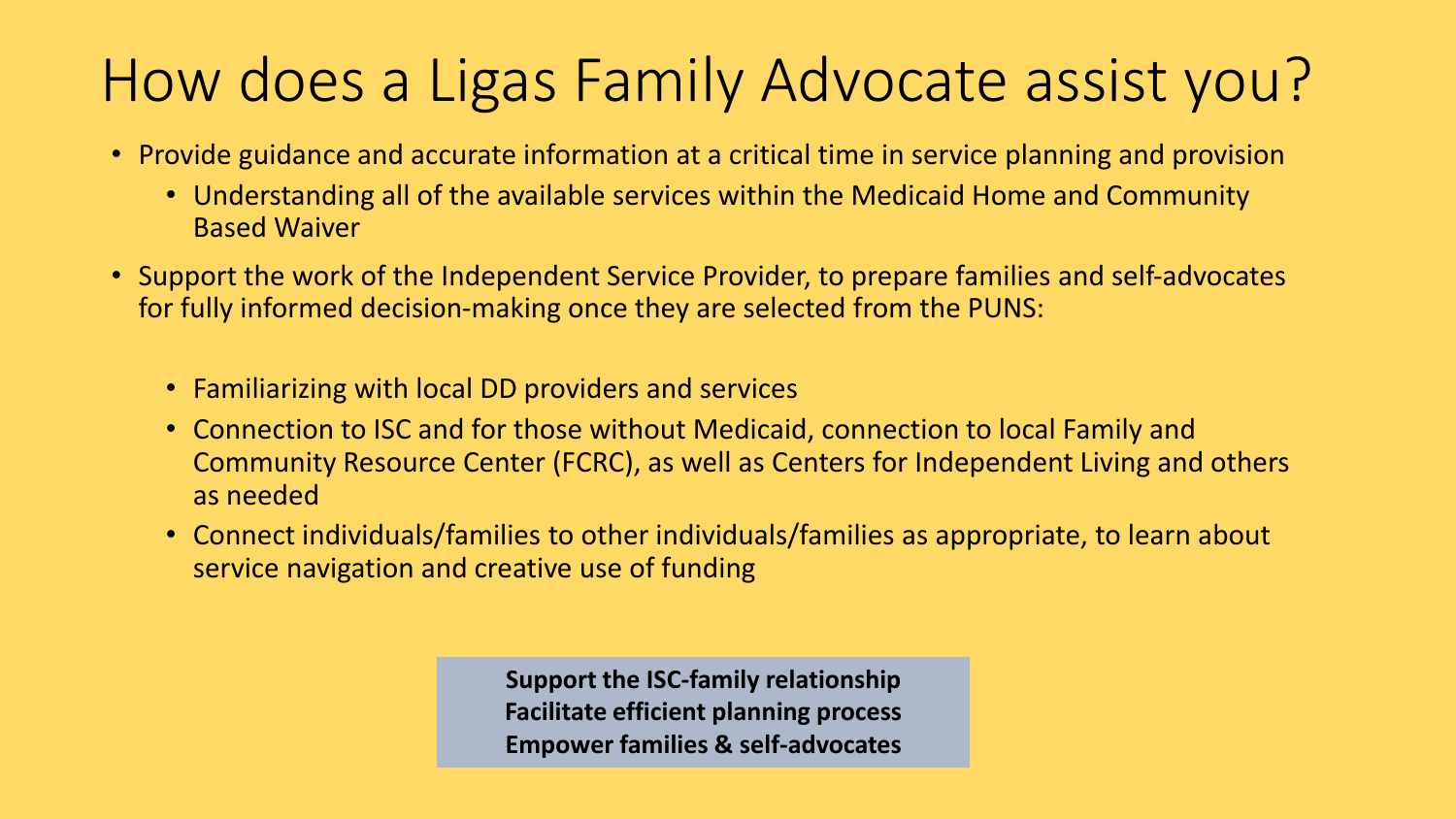# How has 2020-2021 grown our program?

- We welcomed Ruth Aguilar, Northern IL LFA!
	- **Ruth Aguilar** has over fifteen years of combined experience advocating for people with disabilities. She holds a B.S Psychology from the Illinois Institute of Technology and Professional Graduate Studies in Non-Profit from Harvard University. Ruth's professional experience stems from working previously in an ISC Agency and then as a Self Directed Assistant serving the community with intellectual and developmental disabilities.
	- Ruth's extensive experience and expertise allows us to expand programming to our Spanish speaking families and self-advocates

## • We have gone virtual!

- Monthly Know Your Options Zoom Presentations
- Partnership Programs: KYO with Independent Service Coordination agencies and Developmental Disability Provider Organizations
	- Assist families and self-advocates with becoming familiar with options available within the IL Developmental Disability Service System
	- DD system navigation
	- Connection to key community resources
	- Education specific to preparing for an upcoming PUNS selection

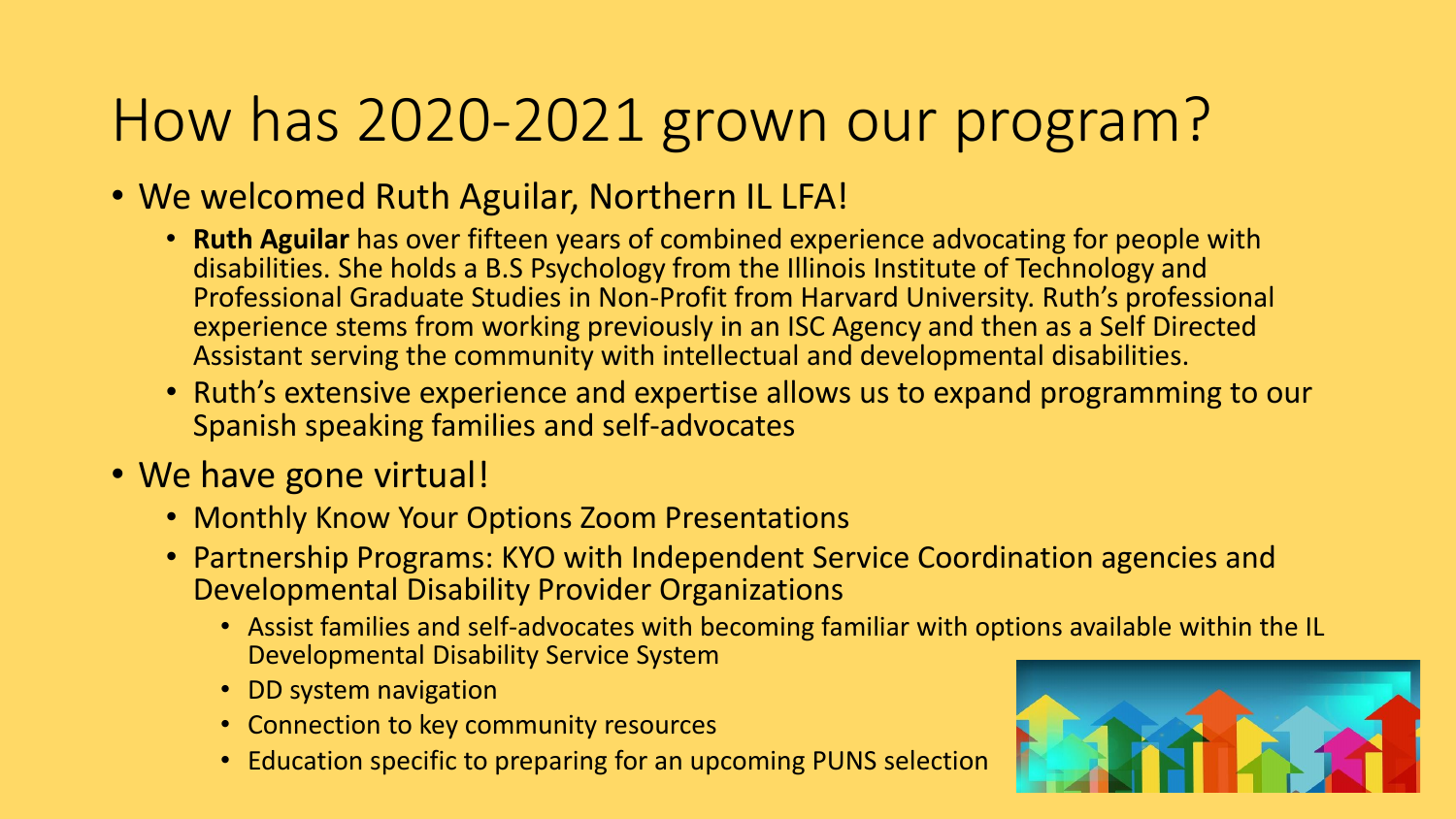# LFAP Online Educational Series - 2020



- 5/6/20: Where Do I Want to Live? What Can I Afford (affordable housing resources)
- 6/10/20: Self-Direction Assistance, an optional service of the waiver
- 7/9/20: Behavioral Intervention & Treatment, Behavior Counseling, Psychotherapy
- 8/13/20: Community Day Service Programs
- 9/10/20: DRS v. DDD Medicaid waivers –how to choose?
- 10/8/20: Host Family CILA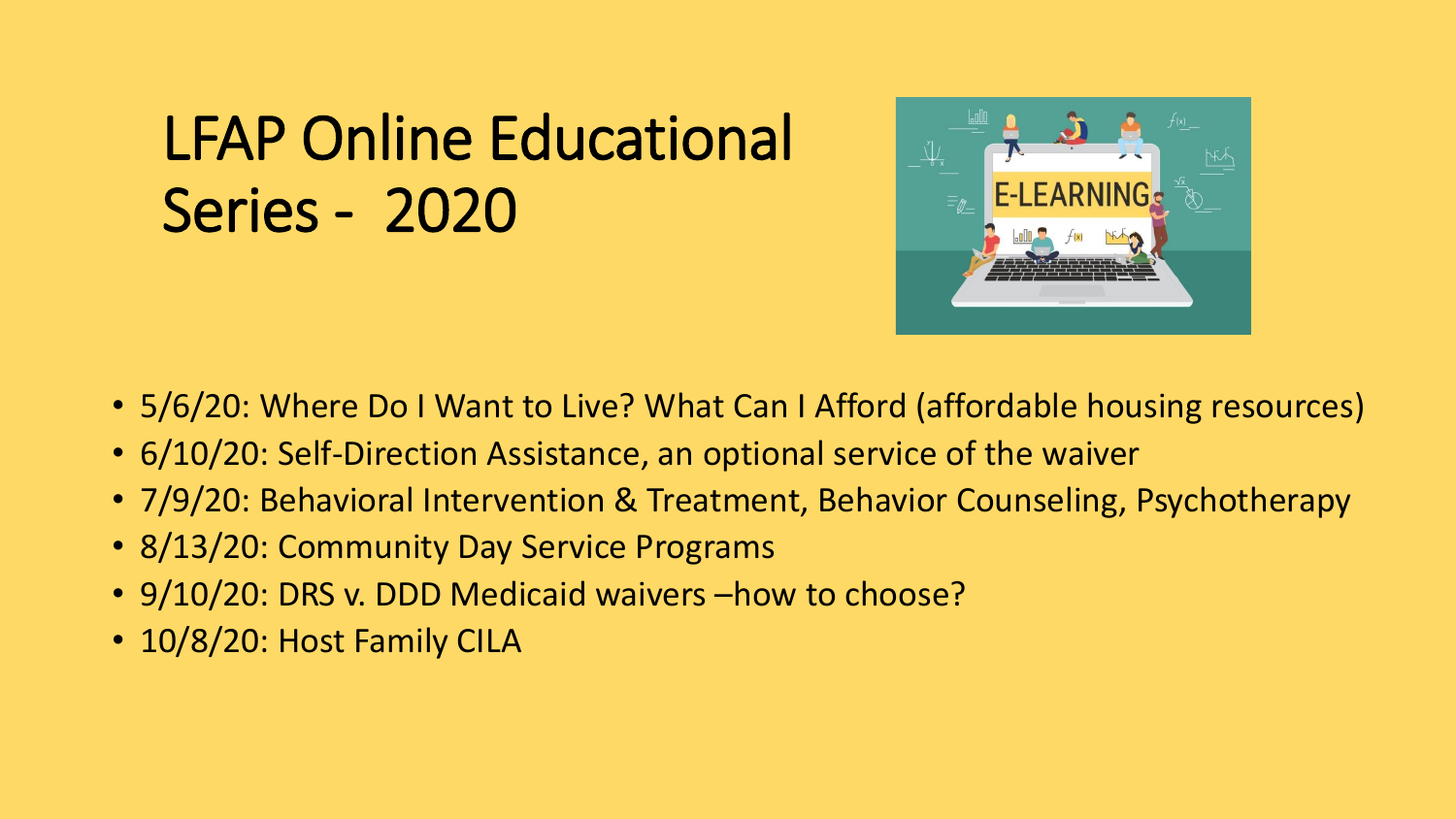# Core Resources for Families

- Extensive Educational Resource Tools
	- PUNS informational flowchart
	- DRS DDD Comparison Chart
	- Medicaid Q & A
	- 2020 Planning for DD Services
	- Questions to Ask When Selecting a Provider
	- Residential Fact Sheet
	- SDA (Self-Direction Assistance) Fact Sheet
	- Mental Health Resources Fact Sheet
	- Home-Based Supports Introduction Fact Sheet

### See our website for these resources & more!

### PROGRAMAS DE EXENCIÓN DE IDD PARA ADULTOS DRS & DDD: COMPARACIÓN DE ELEGIBILIDAD Y SERVICIOS

Programa de Servicios en el Hogar de la División de Servicios de Rehabilitación (DRS) de Illinois o Programa de Servicios en el Hogar de la División de Discapacidades del Desarrollo (DDD) de Illinois/Acuerdo de Vivienda Integrado en la Comunidad (CILA) cidades puedes resilió forsita, para los servicios a través de una sola exercíán de Medicaid. Algunas personas con (CIC solemizmadas de PUNE han e .<br>Notifica de 1993, y debreva elegór si surguér consideramentóns de 1993, a co<br>In de las alderencias, entre las manualmentos de 1993, y Adolforo con 192

| Exención de Medicaid de DRS                                                                                                                                                                                                                                                                                                                                                                                                                                                                                                                                                                    | Exención de DDD Medicaid — HBS<br>rora des mas i colora a analha                                                                                                                                                                                                                                                                                                                                                                                                                                                                                                                                                                                                                                                                                    | Exención de DDD Medicaid — CILA<br>area altres at anno il coulourem ameni Triume                                                                                                                                                                                                                                                                                                                                                                                                                                                                                                                                                                                                                             |
|------------------------------------------------------------------------------------------------------------------------------------------------------------------------------------------------------------------------------------------------------------------------------------------------------------------------------------------------------------------------------------------------------------------------------------------------------------------------------------------------------------------------------------------------------------------------------------------------|-----------------------------------------------------------------------------------------------------------------------------------------------------------------------------------------------------------------------------------------------------------------------------------------------------------------------------------------------------------------------------------------------------------------------------------------------------------------------------------------------------------------------------------------------------------------------------------------------------------------------------------------------------------------------------------------------------------------------------------------------------|--------------------------------------------------------------------------------------------------------------------------------------------------------------------------------------------------------------------------------------------------------------------------------------------------------------------------------------------------------------------------------------------------------------------------------------------------------------------------------------------------------------------------------------------------------------------------------------------------------------------------------------------------------------------------------------------------------------|
| Programa de Servicios en el Hogar<br>Mambrasia sindical qua ofrere atención máxica para el asistente<br>personal (Pil) of sindicate entaillees of salaris per hora dal PA.                                                                                                                                                                                                                                                                                                                                                                                                                     | Servicios a domicilio a partir de la<br>ssignación mensual de 2055)                                                                                                                                                                                                                                                                                                                                                                                                                                                                                                                                                                                                                                                                                 | Arregio de Vivienda Integrado en<br>la Comunidad<br>Grupp a Hogar Ankinish (atensián 247) a CLA Intermitental<br>Familian Indian's                                                                                                                                                                                                                                                                                                                                                                                                                                                                                                                                                                           |
| Elegibilidad Heners de 60 ales con disoparábel<br>grave our dure al menos 12 meses o de por vida, riesgo<br>involvemente de confessación por un construcido subud-                                                                                                                                                                                                                                                                                                                                                                                                                             | all: Confisionis: Intelectual de 70 a manus antes.<br>45 and also artists a logical interesting Club and the U.S. and also<br>allowance difficii da habilidades para la vida importantes en<br>I ale las 6 degas principales de la vida finidade personal.<br>Impain approxisate, modified, autodoración capacidad<br>para la vida independente)                                                                                                                                                                                                                                                                                                                                                                                                    | bibidad: Clair 70 a manas antes de los 18 años D.<br>about the reduction adaptation of the 22 artists can difficulty<br>the backfindages many in visita importanties, on 3 de lays il<br>dress principales de la vida buidade personal. Innovator.<br>appreciazio, monibiazi, autorizzazioni saparidazi para la<br>vida independental                                                                                                                                                                                                                                                                                                                                                                        |
| Las servicies incluyer. Service de PA en el hoge --<br>Las hones shi PA se basan en la determinación del nivel<br>de recenidad (DON).<br>- Hogar Decision<br>- Enforcemballedonadorde<br>- Kishema de Resasserás<br>- Enforcements<br>- Comidas a Dominile<br>- Tennisy PT/OTPA604<br>- Guardeck Fax<br>- Asidemic de Rabel en<br><b>John GIDO</b><br>of Hospital<br>- Equipm de Jinisteratio<br>- Equipo Midden<br>- Madificantile Ambiental<br><b>Departures</b><br>$-$ Albeits<br>- Employ part Agoga (SEPP)<br>- Area de Casa<br>NGCA Na hay Programación de Sancirios Diumus Comunitación | Los servicios incl<br>Dellenge die spesiele e-<br>- Enforcements<br>assure individualization<br>- Torrelation de Personanda de<br>Employment approve (SEPT)<br><b>Emergerate on al Hogar</b><br><b><i>Anancountering</i></b><br>- Transporte from metalized<br>Combettual Individual<br>- Entercambella y<br>Complete para<br>o Granali<br>Intervenzión y Tratamiento<br>Cuttledown no<br>de la Conducta<br>Representative<br>- Allohe home de nasa<br><b>Painting</b> and<br>· Gaussieria mana Johaban?<br>Equipment Geneticians<br>- Pennsylvania Servicia<br>de Janeiro<br>Diserve Computierio (CDS)<br><b>PUCT/Terapia del Habla?</b><br>- Detachle Internity de-<br><b>Engine Adaptable®</b>                                                   | Los servicios incluyen:<br>- Defensa de Sandoles y<br>- Intercencián y Tratamiento<br><b>Amount Individual public</b><br>de la Conducta<br><b>Habilitarillo Registeratal</b><br>- Painterprise<br>- Tourism deliveranted<br>Programa de llandole<br>Diserve Competitions (CDS)<br>- Teamslands de Jointerwist<br>- Maddisonianae de<br>Detailed blanches de<br>Accordational parts<br><b>Parsonal Temporal</b><br><b>Tongley non-Agopa (SEP)*</b><br>of Hospit<br>Guarderia sura Jobsher<br>- Maulifeanith also<br><b>Programs Obs Dis</b><br>Weblaston (comp parts sled<br>Lankerismunde lialler<br>componential de louragearla<br>de la tarifa resideratal?<br>produced and<br>- PT/OTF because she Haddef |
| 4112 semanas de Pormación<br><b>NAME AND ADDRESS</b><br>Perfectional (Corpor/Defetentes Visuales) e Jatsteroia de<br>Employ (ContinuCzen Probleman de Jacobstin) y Justainmia<br>non Personal Bilingke (Hispanov) Lettron) e Johnterolo<br>Respectives the latest convenienced existing the illimities the 3 at 6 orders.<br>Per ajanyis an 2018 (renambi que las horas drogadas as basas an<br>is held of sides) y variante de un institute a sent subtinera mensuries<br>the stability are experiments as independent of the file and the particle and<br><b>ANY PASS</b>                    | Tecnologia de Asistensia"<br><b>Personal Temporal Isilic</b><br>Accordabilities were of<br>en al programa COS/<br><b>Hagary Madificationes</b><br>- Programa Cine<br>dell'Univirude"<br>Dia jarteriamente<br>Andelermia de<br>taler pretepide?<br><b>Automatic months</b><br>Per gample, an 2018 it ensurely.<br>Personal de Agoya<br>must be a particularly the same contribution<br>y mata di la chianza gasta fanfasi lasi.<br>Senorangan i 1922 da bata any mas<br>Anisteroix Terracoul isi of<br>traingaster del personal de<br>(WAS) per most para valer on its<br>announce and shapeshirt?<br>pervision agents when<br>The Book Administration (Recko of Book) 1980 1986 Street Schult PASsers 1, DAMI 1, DIS 801-1033 and 5933 1, president | - Assumptionin Combattail<br><b>Dealtainbust y Grupoli</b><br>An arviving an result of adolesce in the periodic projection<br>manualing part on adoption. "Compulse al quadre computables DHC<br>GCC qua se ofrera en nosos dra stata il calcego asso <sup>r</sup> itam (CASI).<br>The Ar                                                                                                                                                                                                                                                                                                                                                                                                                    |

### ¿EXENCIÓN DE MEDICAID DEL DRS O EXENCIÓN DE MEDICAID DE DDD? SÓLO PUEDE TENER UNO

### **Prepuntas a Considerar**

#### af tipo da sarvicios de apoya necesita durante el diz nar en administrar su dinero, compran, limpicos, lasamánda, pla a ser más independente?

(Cilence Departing a director in constants in 7 (Civit constigues die transporting exhibit discoverible Cadatas bases a la composição prova provação de constituit. Pondo estas valor de marez

Exercídes del Programa de Escritório en el Hogar de DRI, sus horas de apro recovered de Toroisias en el Hanze de Torreide de DCO se lesta a una asimación memorial de 1931 Univ

li desea administrar sus servicios, quede optar por el Programa de Eurvicios Basados en el Hoyar de DDD It does a not up aroundle administrator can providing agents and/or one de lag if anying each CLE on is marginized in DCD bins can amount 24/7 x 2 can

#### ous love, Jac av il Tooleme men adalah Turket dengan didaran pengaran

Puede optier por los servicios a través de la mercaión de CIPII, o la mercaión de CICIO sin importar difrole vivo colorar una vivienta de apovo permanente un ap werig. It we get deter habiter compar HC selem as inclusive and a fiel de flette

#### The Arc of Binois, Ligas Family Advocate 9980 1908 Street, Suite C Mokera, E. 60648 Directora del Programa - Shirley Peesc chirted Northern L1 Mary Diego: manufitheascalit.com Cartraffic character in Massachusett and Chean collage

815-864-1932 ext 1032

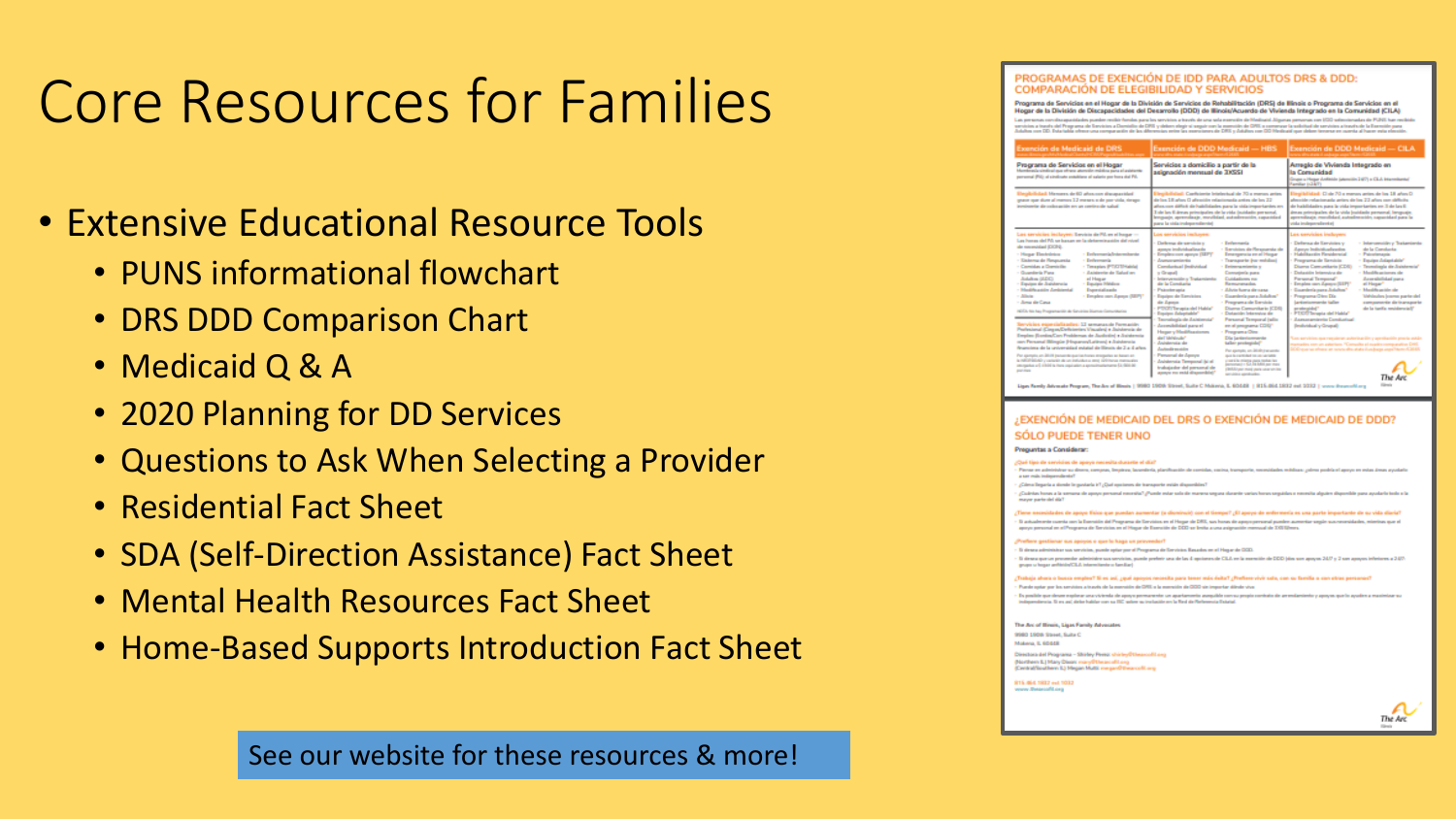# What are families teaching us?

### **Trends**

- Families have shared relief about recent DDD clarification around access to potential transition in services (Example: moving from Home-based to CILA group)
- Families and individuals continue to seek Home-based services at much higher rate than CILA services
- Many families seemed to need help with applying for Medicaid
- Many families confuse LFA role with ISC role
	- Explanation: Imagine that
		- The ISC is DHS' right arm.
		- The LFA is the DD Individual's right arm

### **Barriers**

- Families are often overwhelmed at the complexity of system navigation
- Covid-related challenges have caused a deep disruption for families seeking supports outside of their home; many families report difficulty in assessing potential providers due to visiting restrictions
- Many families & Self-advocates do not feel comfortable with Zoom learning
- USPS mail delivery issues
- Access to technology
- Family/Individual follow-through by contacting LFA Program is lower than desired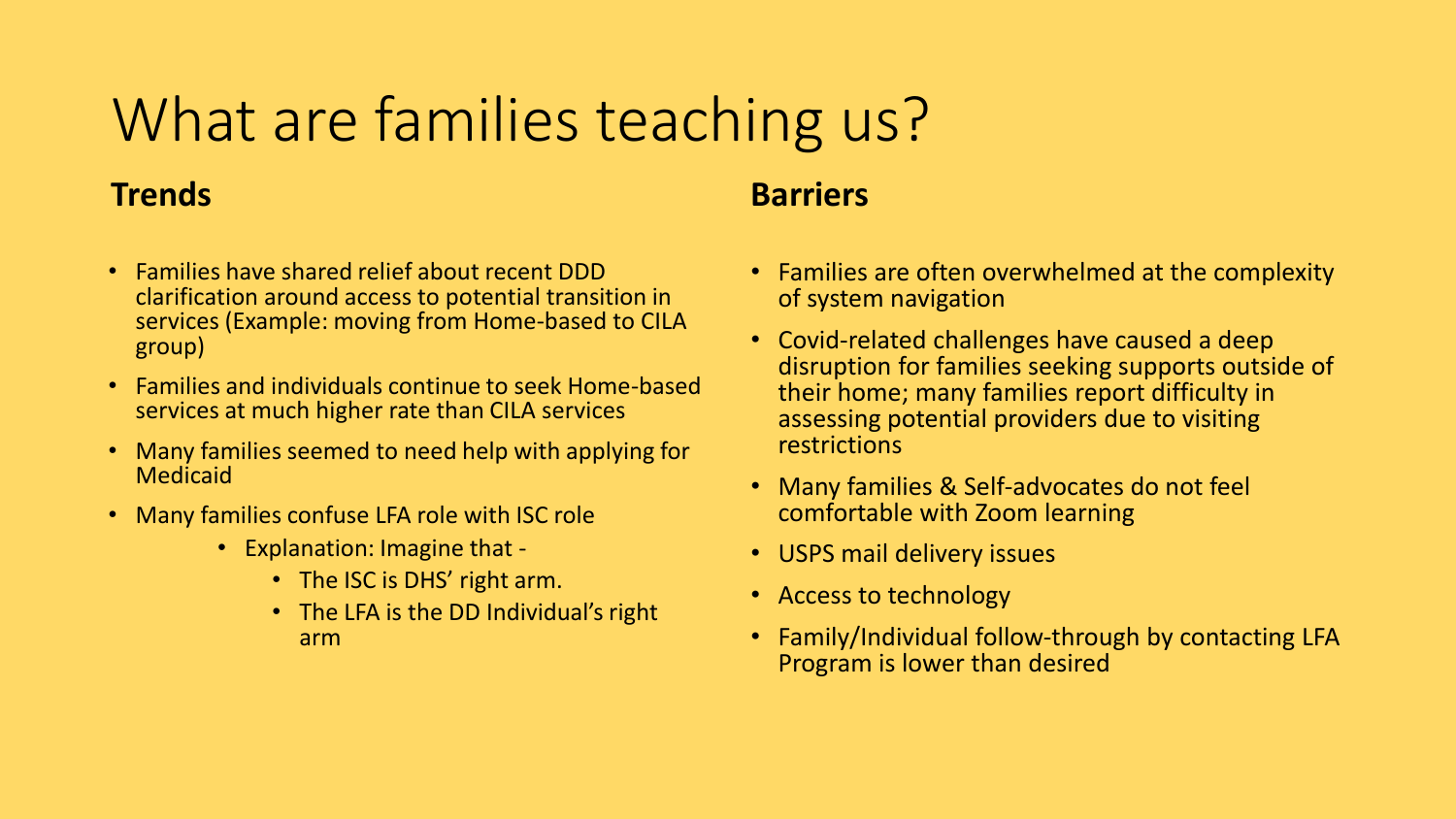# Visit the Ligas Family Advocate Website

• [https://www.thearcofil.org/about-us/programs/ligas-family-advocate](https://www.thearcofil.org/about-us/programs/ligas-family-advocate-program/)program/

### **How We Help**

With a wealth of experience and understanding, we support you in navigating the adult developmental disabilities system, uncovering outside-the-box solutions and help you to avoid confusion at every step of the process.

### Advise

No matter what stage you are in, our team will provide assistance plans for maximum success.

### Prepare

Prepare for the pre-admission screening process with your Independent Service Coordination (ISC) agency.

### Connect

Meet other families and build a broader support network through informative workshops and events.

LFAs will support you in connecting to your Independent Service Coordination Agency, which is a key step in accessing adult disability services.

| DHS 2018 Consumer Handbook on<br>Home-based Services<br>Explore Handbook > | Selecting a Community Day Service<br>Program<br>View Provider List >                   |                                                                                                                                                                                                                                                                  |
|----------------------------------------------------------------------------|----------------------------------------------------------------------------------------|------------------------------------------------------------------------------------------------------------------------------------------------------------------------------------------------------------------------------------------------------------------|
| <b>Statewide List of CILA Providers</b><br>Browse Providers >              | <b>CQL Living Options</b><br>View Video >                                              |                                                                                                                                                                                                                                                                  |
| Learn What a Ligas Family Can Do<br>For You<br>View Fact Sheet >           | <b>Planning for DD Services</b><br>View Planning Sheet >                               | "Thank you, LFA so very much for taking<br>time to share a wealth of information with<br>me. I am just so happy that this process<br>looks so very positive.                                                                                                     |
| Selecting a Self Direction Assistant<br>View SDA List >                    | Flowchart From PUNS Enrollment to<br><b>DD Waiver Services</b><br>Download Flowchart > | I can't tell you how refreshing it is to know<br>that there are individuals such as yourself<br>that are very tenacious and have seen this<br>project come to fruition. I am excited and<br>am so looking forward to this opportunity<br>opening up for my son." |





八個 后则菲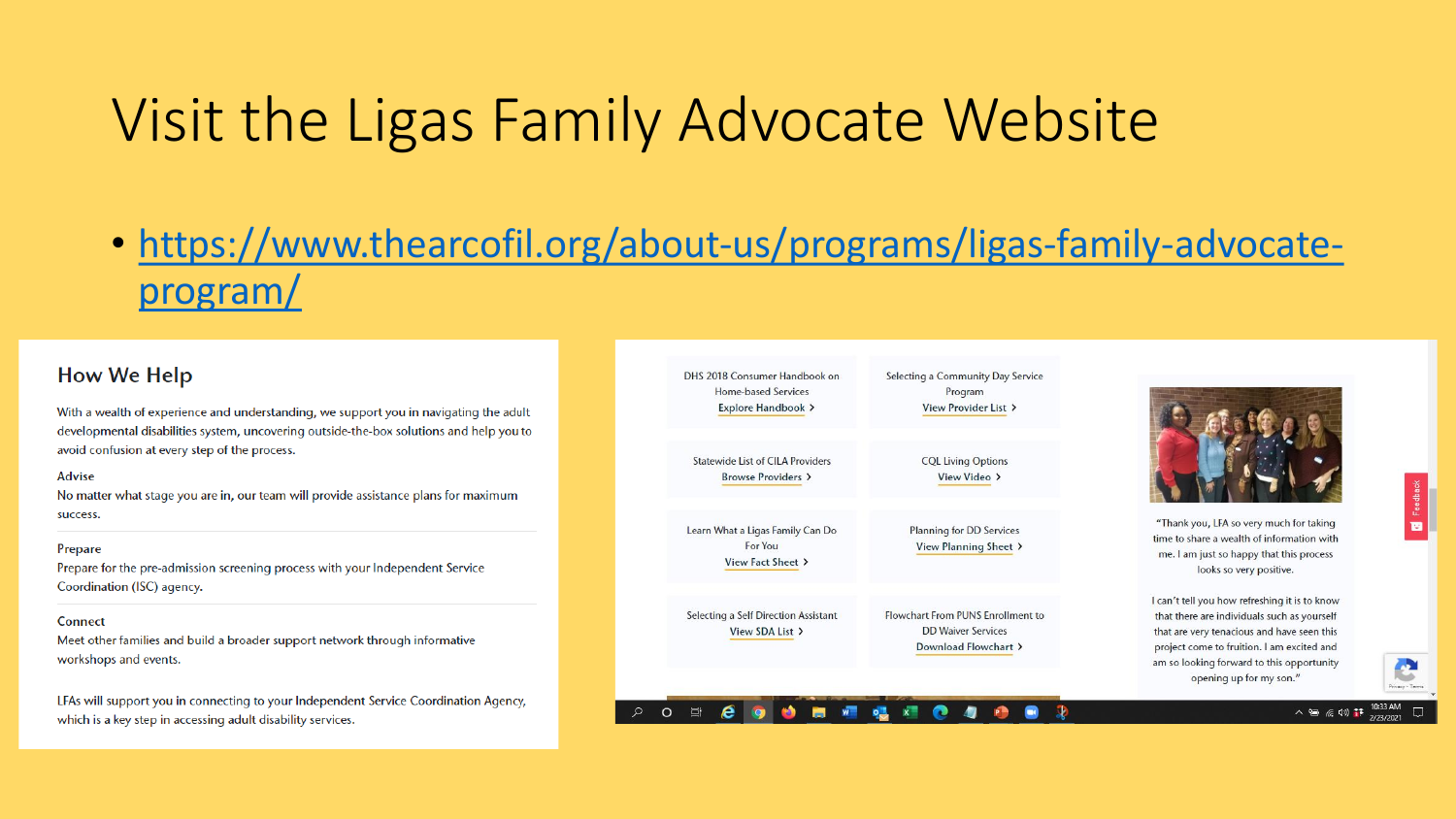# Trainings:

- Monthly Virtual Know Your Options, check LFAP Site to register
- Know Your Options in partnership with ISC's & DD providers (will repeat following summer PUNS selections):
	- 2-10-21, LFAP, Prairieland, CWTC
	- 2-15-21, LFAP, Marc First
	- 2-17-21, LFAP, CISA, SPARC
	- 2-22-21, LFAP, SICCS, Coleman
	- 3-31-21 CSO (Spanish)
	- 4-14-21 Service Inc. of IL Region E
	- 4-23-21 Suburban Access